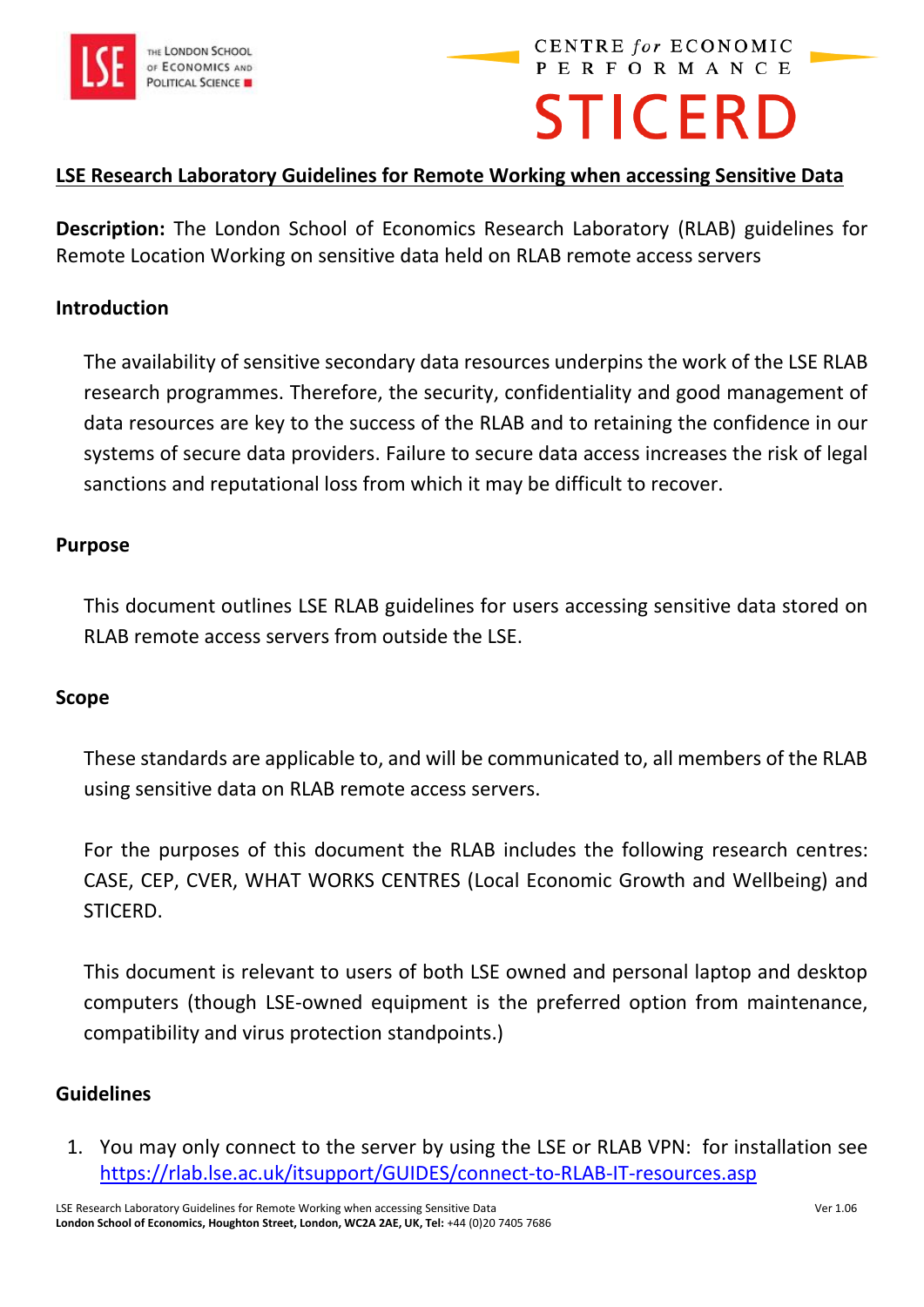- 2. You may only access the server from a private location, not from public areas, for example coffee shops, or airports.
- 3. You may only use known secure private network connections, not free networks, which are easily snooped upon, generally found in airports and hotels and an increasing number of public places.
- 4. You must ensure your computer has an automatic screen lock turned on, so that if the device is left for a short period of time the machine will lock and require a password to gain access. We recommend a maximum time limit of five minutes until it locks.
- 5. You must ensure the password you use meets LSE's length and complexity rules [\(https://info.lse.ac.uk/staff/divisions/dts/password/LSE-password-policy\)](https://info.lse.ac.uk/staff/divisions/dts/password/LSE-password-policy)
- 6. If your remote computer is shared with anyone else it must have a different account set-up to the one you use to access the RLAB server.
- 7. Do not cache any credentials you use to access the server, either in the VPN client or in the remote access software. This will require you to enter your RLAB password to connect each time you want to access the server.
- 8. Any device accessing the server must be fully updated and running an updated version of the LSE anti-virus software Sophos.
- 9. Any device accessing the server must be fully patched and regularly kept up to date both the Operating System and all applications
- 10. Any integrated firewall product contained in the Operating System (e.g. Windows or Mac) must be switched on.
- 11. If you are outside the United Kingdom make sure you have written confirmation from the data provider that you are allowed to access the sensitive data server. A lot of providers restrict this.
- 12. If you are using a computer based at another institution or work place, when you leave please make sure the IT team delete your profile on the machines you have used to access the data server, or if possible request the machine to be wiped.
- 13. We recommend that the hard drive on the machine from which you are remotely accessing the server is encrypted. This is now easy to do both on Microsoft Windows and Apple OS X and has very little impact on the performance of the computer. For help with setting this up please see the IT team.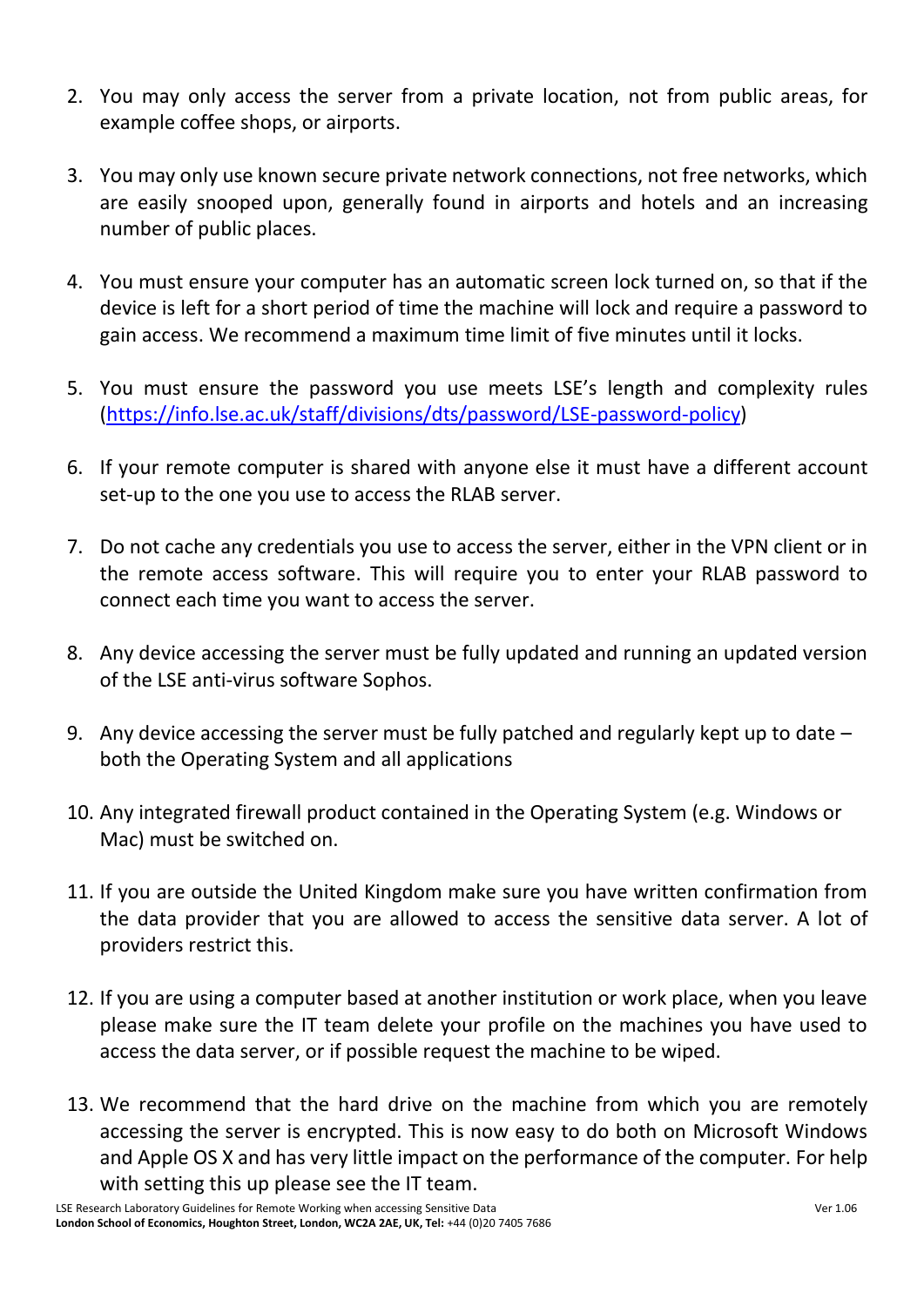- 14. No copy of the data will be removed from the RLAB Servers.
- 15.The research team has completed the mandatory Moodle data security training (you can self-enrol at [https://moodle.lse.ac.uk/course/view.php?id=6416\)](https://moodle.lse.ac.uk/course/view.php?id=6416).
- 16.All ONS accredited researchers MUST take the following precautions during any remote access from home to ONS data held on the SRS or SDS system during the Corona Pandemic
	- a. They must only work from their agreed nominated UK address,
	- b. They MUST inform the SRS Research Support team if they access the SRS from a place that is not their home address i.e. an agreed secure room or Government site such as the Bank of England.
	- c. They MUST NOT leave the laptop unattended or on show, i.e. in a conservatory.
	- d. ARs MUST Sign off or disconnect from the SRS environment and Remote Access Sessions as soon as they have completed their remote access requirements. (This includes taking short breaks etc), laptops must be shut down completely once work has been concluded.
	- e. Access is only through a machine and connection provided by the researcher's organisation. No use of personal computers is allowed.
	- f. Access is only allowed where a researcher already has remote access from their organisation approved by ONS under the Assured Organisational Connectivity scheme.
	- g. No remote access will be allowed outside normal working hours, without prior written agreement with ONS.
	- h. Approval will be on a project by project basis for individual researchers.
	- i. Approval to access data to work on a specific research project will not mean that access for any other research project has been approved.
	- j. Take reasonable precautions to ensure that other household members do not see the laptop screen.

## **Reporting**

17. Any actual or suspected breach of data security must be immediately reported to the Centre Manager and RLAB IT Manager who will take appropriate action and inform relevant authorities. Any suspected unauthorised data exposure or breach over the usage of their data, will be reported to [dts.cyber.security.and.risk@lse.ac.uk](mailto:dts.cyber.security.and.risk@lse.ac.uk) in the first instance and if necessary escalated to the Information Commissioner's Office (ICO) if required by the contract or LSE policy.

# **Support**

- 18. For help with setting your computer up using these guidelines please see the RLAB IT team or the help resources on the RLAB-IT website. See below for a summary of the minimum requirements for setting up your remote computer:
	- o Full drive encryption applied (e.g. FileVault on Mac, BitLocker for Windows, VeraCrypt for Windows Home Edition).
	- $\circ$  The encryption key should be at least:

LSE Research Laboratory Guidelines for Remote Working when accessing Sensitive Data Ver 1.06 London School of Economics, Houghton Street, London, WC2A 2AE, UK, Tel: +44 (0)20 7405 7686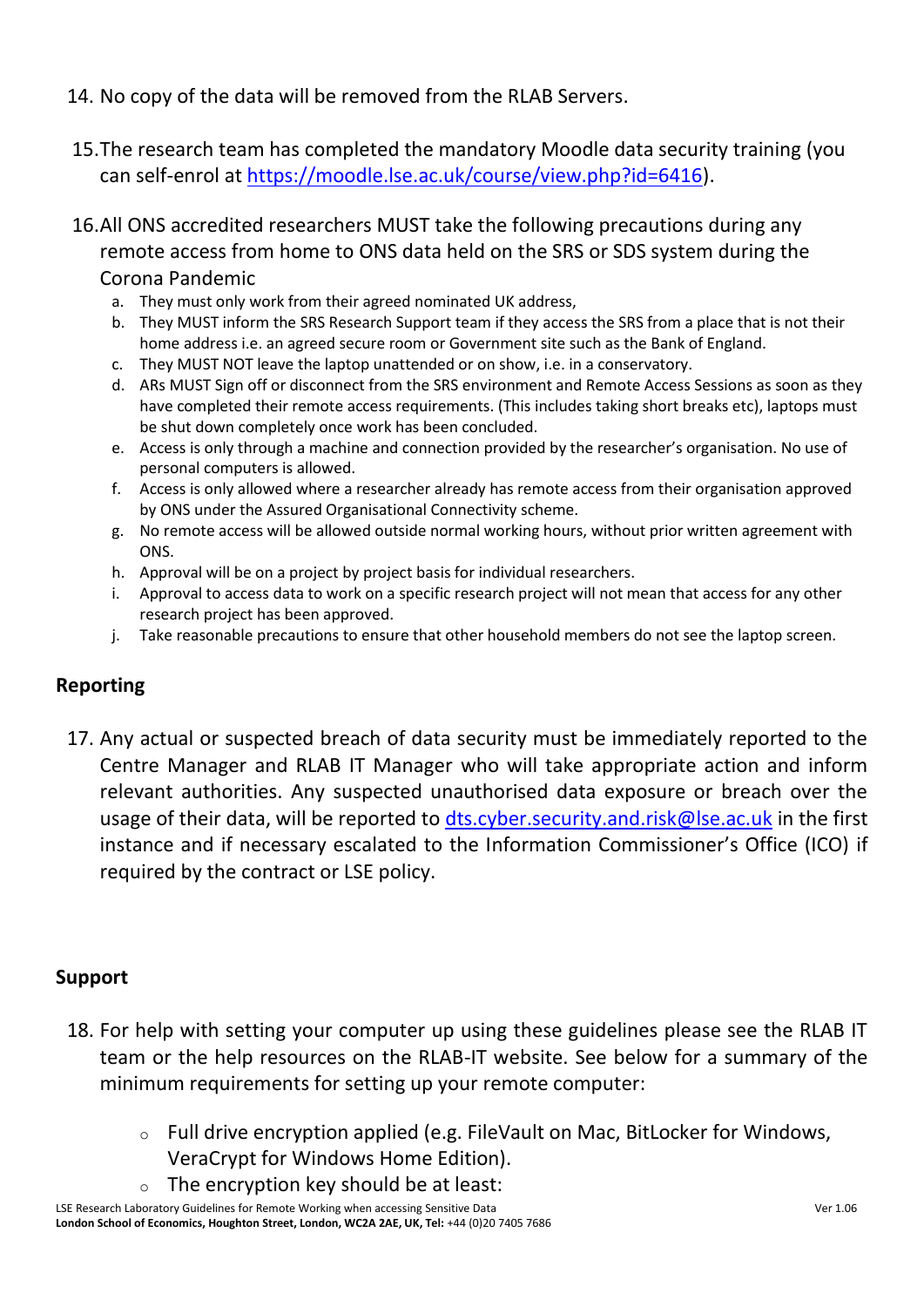- 15 characters long
- Contain at least one upper case letter and at least one lower case letter
- Contain at least one number or punctuation character
- Avoid international (non ASCII) characters
- Not be a dictionary word
- $\circ$  You have a strong password for your device, using the same complexity as above
- o Have an anti-virus software installed and will run regular scans
- o Actively operate a software firewall (enable the built-in firewall option in the operating system)
- o Keep the operating systems up to date by installing security patches as soon as they are released
- o Keep other software up to date by implementing security patches as soon as they are released
- $\circ$  Apply a screen saver that automatically locks after 5 minutes inactivity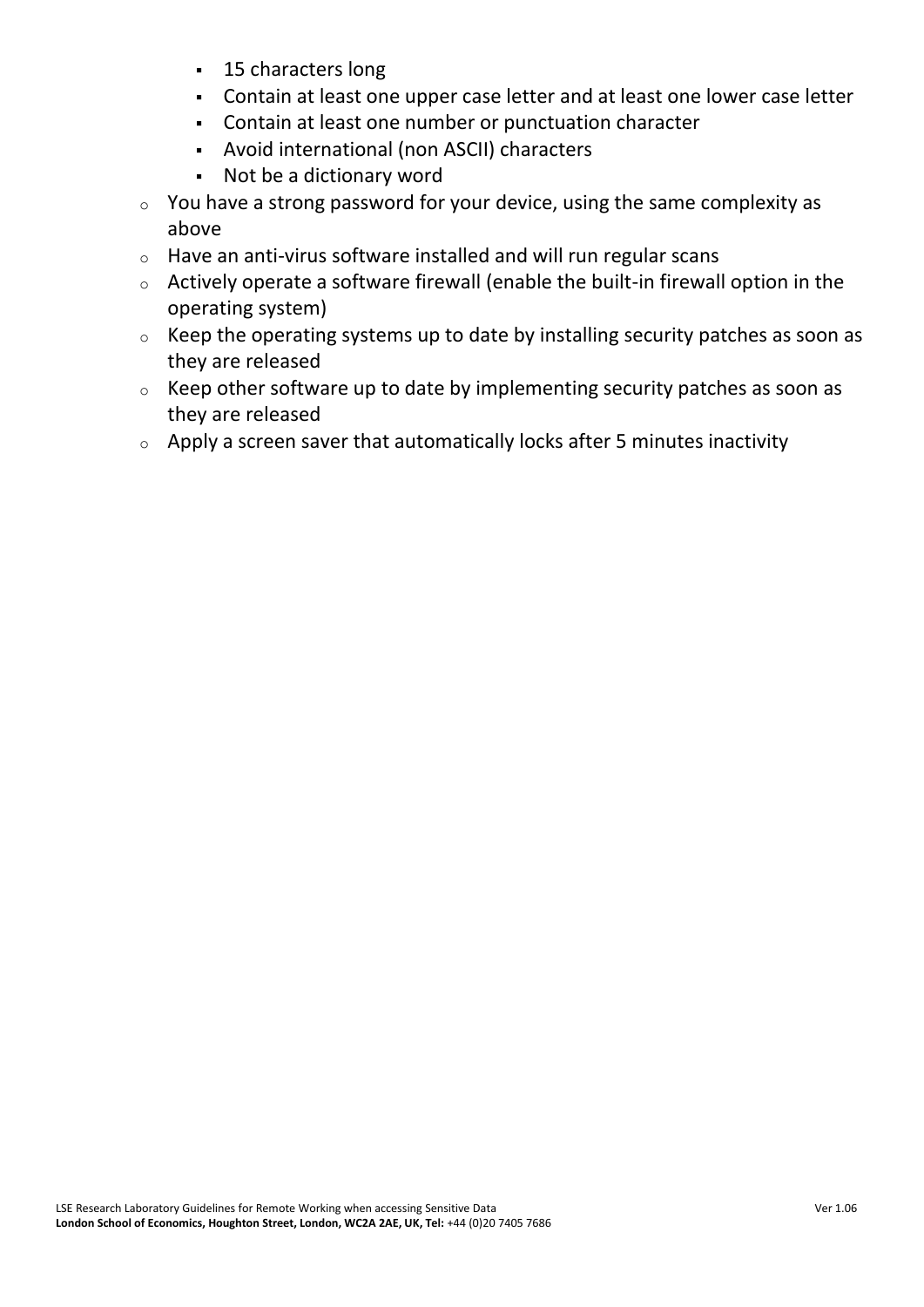## **Reference documents**

- RLAB Sensitive Data Security Standard [https://rlab.lse.ac.uk/itsupport/downloads/files/LSE\\_Research\\_Laboratory\\_Security\\_Standards\\_for\\_Sensitive\\_Data.pdf](https://rlab.lse.ac.uk/itsupport/downloads/files/LSE_Research_Laboratory_Security_Standards_for_Sensitive_Data.pdf)
- RLAB Data Security Standard [https://rlab.lse.ac.uk/itsupport/downloads/files/LSE\\_Research\\_Laboratory\\_Data\\_Security\\_Standards.pdf](https://rlab.lse.ac.uk/itsupport/downloads/files/LSE_Research_Laboratory_Data_Security_Standards.pdf)
- RLAB Data Security Agreement [https://rlab.lse.ac.uk/itsupport/downloads/files/LSE\\_Research\\_Laboratory\\_Data\\_Agreement.pdf](https://rlab.lse.ac.uk/itsupport/downloads/files/LSE_Research_Laboratory_Data_Agreement.pdf)
- RLAB Remote Working Guidelines [https://rlab.lse.ac.uk/itsupport/downloads/files/LSE\\_Research\\_Laboratory\\_Remote\\_Working\\_guidelines.pdf](https://rlab.lse.ac.uk/itsupport/downloads/files/LSE_Research_Laboratory_Remote_Working_guidelines.pdf)
- Conditions of Use of IT Facilities at the LSE <https://info.lse.ac.uk/staff/services/Policies-and-procedures/Assets/Documents/conOfUseOfITFacAtLSE.pdf>
- LSE Information Security Policy <https://info.lse.ac.uk/staff/services/Policies-and-procedures/Assets/Documents/infSecPol.pdf>
- LSE IT Services Password Policy <https://info.lse.ac.uk/staff/divisions/dts/password/LSE-password-policy>
- LSE Information Classification Standard <https://info.lse.ac.uk/staff/services/Policies-and-procedures/Assets/Documents/infSecStaIT.pdf>
- LSE Minimum Standards for device security <https://info.lse.ac.uk/staff/services/Policies-and-procedures/Assets/Documents/internal/staffAndStudents/devLevSecMin.pdf>

#### Key Contacts

Harriet Ogborn Centres Manager (CEP, CVER, What Works Centres)

Annie-Rose Nicholas STICERD and CASE Manager

Nic Warner RLAB Information Technology Manager

David Coombe Director, LSE Research and Innovation

Helen Porter LSE Library Research Data Librarian

Jia Fu LSE Information Security Manager

Rachael Maguire LSE Records Manager (advice on DPA etc) 02079557285 [H.Ogborn@lse.ac.uk](mailto:H.Ogborn@lse.ac.uk)

02079556679 [A.Nicholas1@lse.ac.uk](mailto:A.Nicholas1@lse.ac.uk)

02079557432 [n.s.warner@lse.ac.uk](mailto:n.s.warner@lse.ac.uk)

02079557114 [d.coombe@lse.ac.uk](mailto:d.coombe@lse.ac.uk)

02079557238 [Datalibrary@lse.ac.uk](mailto:Datalibrary@lse.ac.uk)

02034862802 [J.Fu8@lse.ac.uk](mailto:J.Fu8@lse.ac.uk)

02079554622 [r.e.maguire@lse.ac.uk](mailto:r.e.maguire@lse.ac.uk)